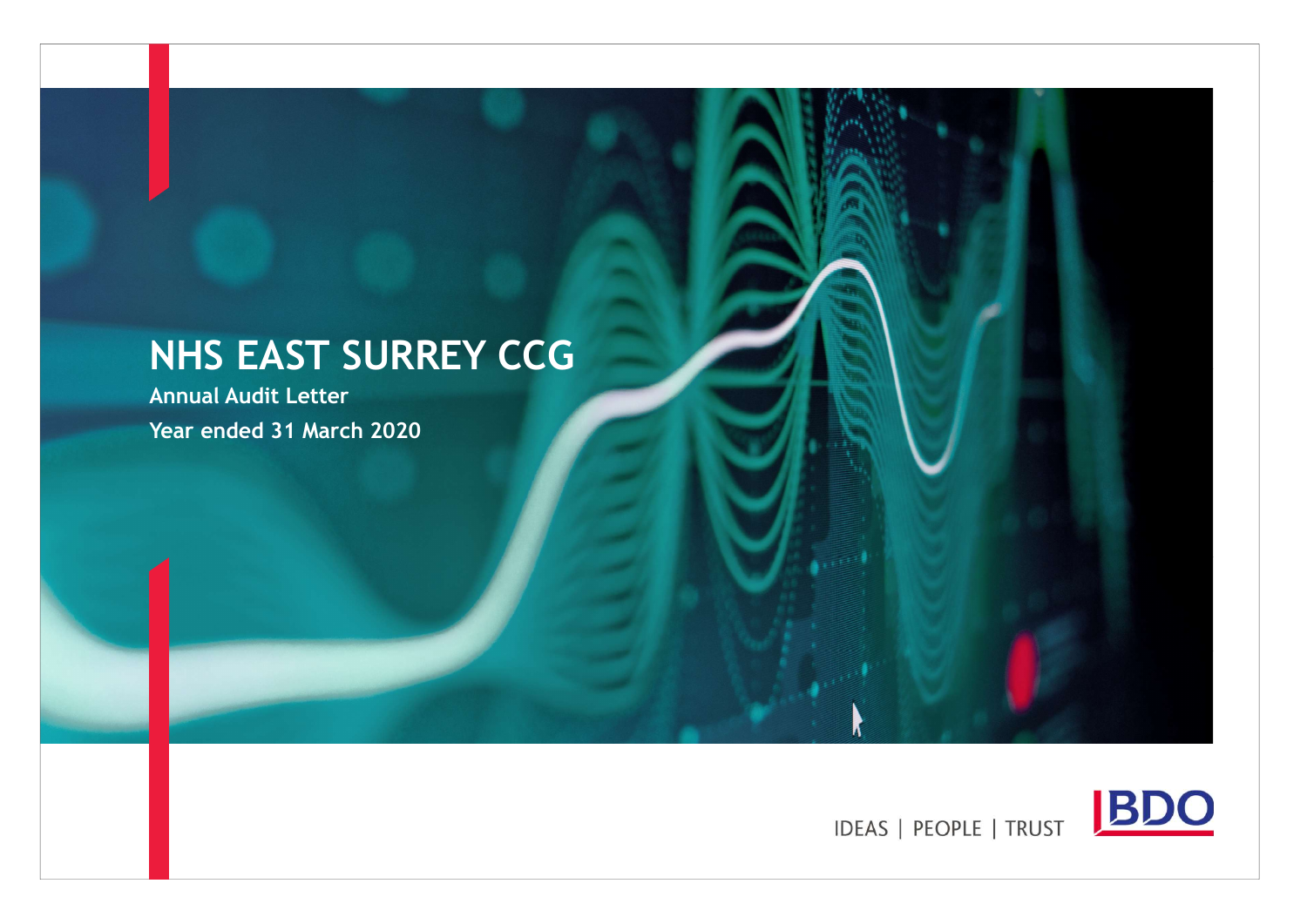# **EXECUTIVE SUMMARY**

## Purpose of the Annual Audit Letter

### Responsibilities of auditors and the CCG

- The financial statements, regularity of income and expenditure and auditable parts of the remuneration and staff report;
- Whether the CCG has made proper arrangements for securing economy, efficiency and effectiveness in its use of resources.

### Audit conclusions

| <b>EXECUTIVE SUMMARY</b><br><b>Purpose of the Annual Audit Letter</b><br>This Annual Audit Letter summarises the key issues arising from the work<br>that we carried out in respect of the year ended 31 March 2020.                                                                                                                                                                        | <b>Audit conclusions</b><br><b>Audit area</b> | <b>Conclusion</b>                                                                                                                                                                                                                     |
|---------------------------------------------------------------------------------------------------------------------------------------------------------------------------------------------------------------------------------------------------------------------------------------------------------------------------------------------------------------------------------------------|-----------------------------------------------|---------------------------------------------------------------------------------------------------------------------------------------------------------------------------------------------------------------------------------------|
| It is addressed to the CCG but is also intended to communicate the key<br>findings we have identified to key external stakeholders and members of<br>the public.                                                                                                                                                                                                                            | <b>Financial statements</b>                   | Unqualified opinion, with an<br>emphasis of matter relating to<br>going concern                                                                                                                                                       |
| Responsibilities of auditors and the CCG<br>It is the responsibility of the CCG to ensure that proper arrangements are in<br>place for the conduct of its business and that public money is safeguarded<br>and properly accounted for.<br>Our responsibility is to plan and carry out an audit that meets the<br>requirements of the National Audit Office's (NAO's) Code of Audit Practice | Regularity                                    | Qualified opinion regarding breach<br>of statutory financial duties                                                                                                                                                                   |
|                                                                                                                                                                                                                                                                                                                                                                                             | Use of resources                              | Adverse conclusion regarding<br>sustainable finances                                                                                                                                                                                  |
| (the Code). Under the Code, we are required to review and report on:<br>The financial statements, regularity of income and expenditure and<br>auditable parts of the remuneration and staff report;                                                                                                                                                                                         | Other reporting<br>requirements               | Referral to the Secretary of State<br>under section 30 of the Local Audit<br>and Accountability Act 2014 in                                                                                                                           |
| Whether the CCG has made proper arrangements for securing economy,<br>efficiency and effectiveness in its use of resources.<br>BOO UP<br><b>BDO LLP</b>                                                                                                                                                                                                                                     |                                               | relation to the financial deficit<br>We recognise the value of your co-operation and support and<br>would like to take this opportunity to express our appreciation<br>for the assistance and co-operation provided during the audit. |
| 8 September 2020                                                                                                                                                                                                                                                                                                                                                                            |                                               |                                                                                                                                                                                                                                       |
| NHS East Surrey CCG - Annual Audit Letter for the year ended 31 March 2020                                                                                                                                                                                                                                                                                                                  |                                               | 2   BDO LLP                                                                                                                                                                                                                           |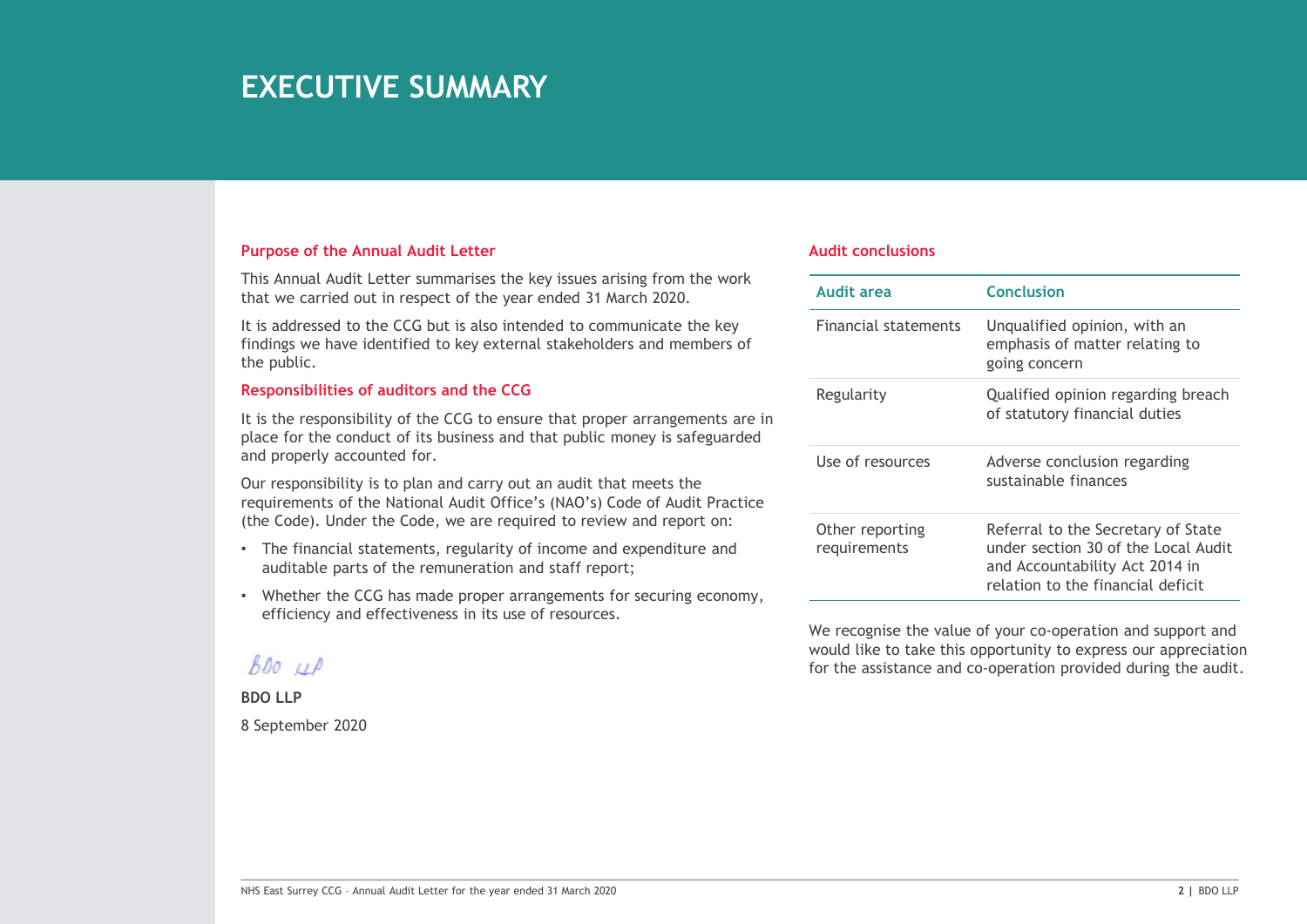### Audit conclusion

We issued our audit report on 25 June 2020 and the CCG met NHS England's reporting deadline.

We issued an unqualified audit opinion on the financial statements. This means that we consider that the financial statements give a true and fair view of the financial position and its net expenditure for the year.

We issued a qualified opinion on regularity as the CCG recorded an in-year deficit of £37.879 million for the 2019/20 financial year and thereby breached its statutory financial duties, both for expenditure not to exceed income and for revenue resource use not to exceed the amount specified in Directions.

As the CCG merged into the new Surrey Heartlands CCG on 31 March 2020 and therefore ceased to exist, we included a specific reference in the auditors report that the CCG was not a going concern but it was appropriate to prepare the financial statements on the going concern basis under the Department of Health and Social Care (DHSC) Group Accounting Manual 2019-20.

# Final materiality

Materiality was calculated at £4.63 million, based on a benchmark of 1.5% of gross expenditure.

### Material misstatements

We did not identify any individually material misstatements, however we identified a number of misclassifications that were cumulatively material and therefore management agreed to transfer £3.137 million payable accruals from Non-NHS payables to NHS payables and £1.157 million from income to expenditure in the final financial statements.

### Unadjusted audit differences

We identified audit adjustments that, if posted, would decrease the deficit for the year by £3.834 million.

This consisted of factual errors of £2.258 million and further audit projected errors of £1.576 million.

We reported these audit differences and the Audit Committee confirmed that as the impact was not material, the financial statements did not require amendment.

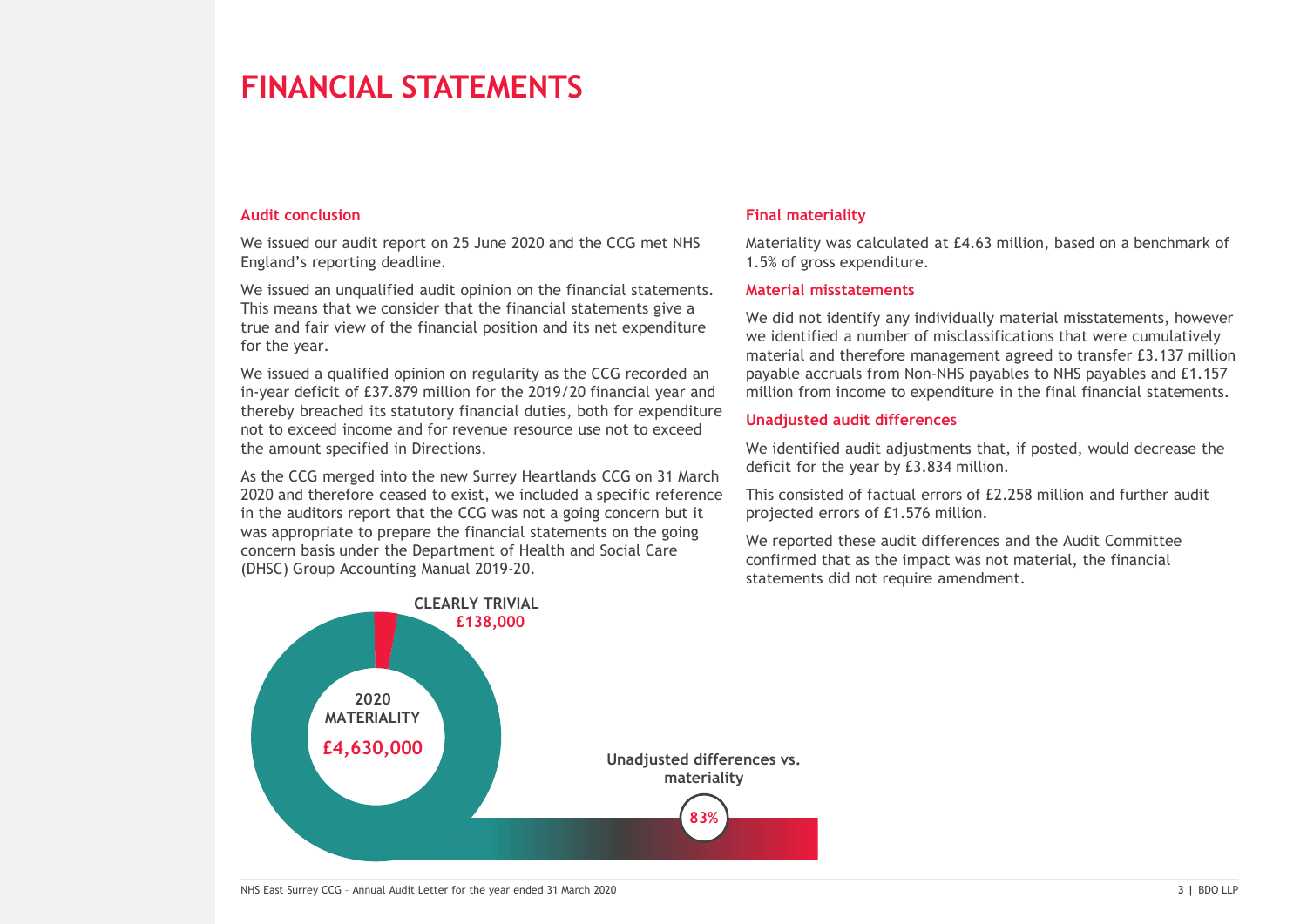|                                                                                                                                                                                                     | <b>FINANCIAL STATEMENTS</b>                                                                                                                                                   |                                                                                                                                                                                                      |
|-----------------------------------------------------------------------------------------------------------------------------------------------------------------------------------------------------|-------------------------------------------------------------------------------------------------------------------------------------------------------------------------------|------------------------------------------------------------------------------------------------------------------------------------------------------------------------------------------------------|
| the efforts of the audit team.                                                                                                                                                                      |                                                                                                                                                                               | We set out below the risks that had the greatest effect on our audit strategy, the allocation of resources in the audit, and the direction of                                                        |
| <b>Risk description</b>                                                                                                                                                                             | How the risk was addressed by our audit                                                                                                                                       | <b>Results</b>                                                                                                                                                                                       |
| Management<br>override of controls                                                                                                                                                                  | We carried out the following planned audit<br>procedures:                                                                                                                     | Our audit of a selection of risk-based journals and expenditure<br>transactions around year end did not identify any issues.                                                                         |
| Reviewed and verified journal entries made in<br>Auditing standards<br>the year, agreeing the journals to supporting<br>presume that<br>documentation. We determined key risk<br>management is in a | Our audit of management estimates identified a number of<br>overstated payables that were reported as unadjusted<br>misstatements, including:                                 |                                                                                                                                                                                                      |
| unique position to<br>perpetrate fraud by<br>overriding controls                                                                                                                                    | characteristics to filter the population of<br>journals. We used our IT team to assist with<br>the journal extraction.                                                        | £633,000 continuing healthcare expenditure recharged by the<br>lead CCG that we do not believe is an appropriate risk sharing<br>adjustment.                                                         |
|                                                                                                                                                                                                     | Reviewed estimates and judgements applied<br>by management in the financial statements to<br>assess their appropriateness and the existence<br>of any systematic bias.        | £710,000 out of a total accrual of £1.142 million for acute<br>contingency provision, for which the CCG was unable to<br>provide sufficient justification.                                           |
|                                                                                                                                                                                                     | Reviewed unadjusted audit differences for<br>indications of bias or deliberate<br>misstatement.                                                                               | £337,000 out of a total risk accrual of £700,000 for the CCG's<br>key provider outside of the agreement of balances process,<br>for which the CCG was unable to provide sufficient<br>justification. |
|                                                                                                                                                                                                     | • Substantively tested an increased sample of<br>NHS and non-NHS expenditure around the year<br>end to check that it had been recognised in<br>the correct accounting period. | £211,000 accrual for unspent ringfenced budget relating to<br>future investment in primary care networks.                                                                                            |
|                                                                                                                                                                                                     |                                                                                                                                                                               | • £164,000 primary care accrual to bring expenditure in line<br>with budget, which is not an adequate justification for the<br>accrual as it does not relate to expenditure incurred in<br>2019/20.  |
|                                                                                                                                                                                                     |                                                                                                                                                                               | • £151,000 overstatement of the prescribing accrual based on a                                                                                                                                       |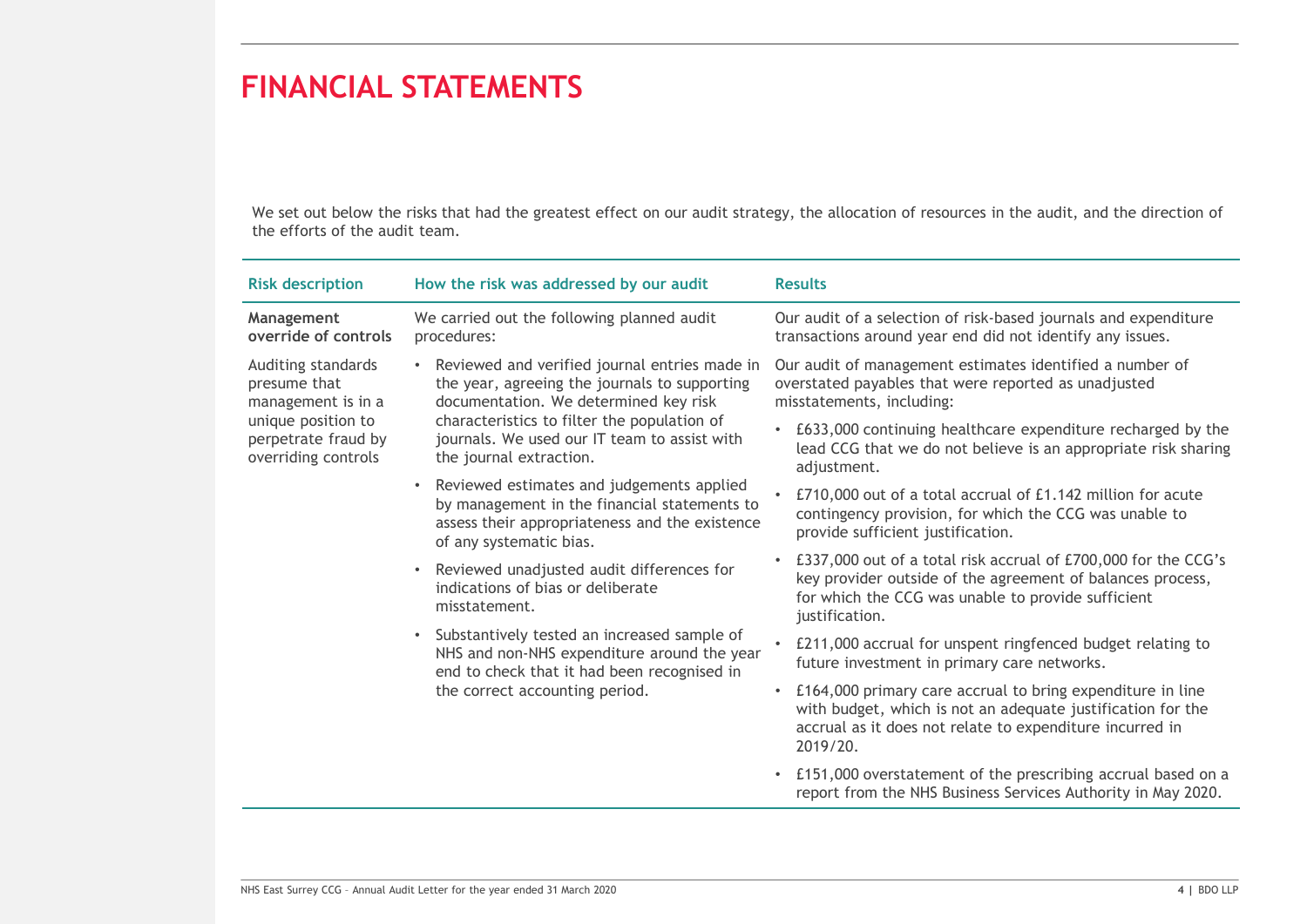|                                                                                                                                                                                                                                        | <b>FINANCIAL STATEMENTS</b>                                                                                                                                                                                                                                                                                                                                                                                                                                                       |                                                                                                                                                                                                                                                                                                                                                                                                                                                                                                                                                                                                                                                                                                                                                                                                                                                                                                                                                                                                                                                                                                                |
|----------------------------------------------------------------------------------------------------------------------------------------------------------------------------------------------------------------------------------------|-----------------------------------------------------------------------------------------------------------------------------------------------------------------------------------------------------------------------------------------------------------------------------------------------------------------------------------------------------------------------------------------------------------------------------------------------------------------------------------|----------------------------------------------------------------------------------------------------------------------------------------------------------------------------------------------------------------------------------------------------------------------------------------------------------------------------------------------------------------------------------------------------------------------------------------------------------------------------------------------------------------------------------------------------------------------------------------------------------------------------------------------------------------------------------------------------------------------------------------------------------------------------------------------------------------------------------------------------------------------------------------------------------------------------------------------------------------------------------------------------------------------------------------------------------------------------------------------------------------|
|                                                                                                                                                                                                                                        |                                                                                                                                                                                                                                                                                                                                                                                                                                                                                   |                                                                                                                                                                                                                                                                                                                                                                                                                                                                                                                                                                                                                                                                                                                                                                                                                                                                                                                                                                                                                                                                                                                |
| <b>Risk description</b>                                                                                                                                                                                                                | How the risk was addressed by our audit                                                                                                                                                                                                                                                                                                                                                                                                                                           | <b>Results</b>                                                                                                                                                                                                                                                                                                                                                                                                                                                                                                                                                                                                                                                                                                                                                                                                                                                                                                                                                                                                                                                                                                 |
| NHS payables and<br>Expenditure<br>There is a risk<br>regarding the<br>completeness and<br>accuracy of NHS<br>payables and<br>expenditure with the<br>CCG's key provider<br>and where there are<br>material intra-group<br>mismatches. | We carried out the following planned audit<br>procedures:<br>• Reviewed the year-end agreement between<br>the CCG and the key provider, to understand<br>how it compares to actual activity incurred.<br>• Reviewed the counter party mismatches<br>identified through the DHSC reports and<br>considered the rationale behind<br>management's estimates of amounts payable<br>where there are differences over £300,000<br>(the National Audit Office's reporting<br>threshold). | In April 2020 the CCG came to a year end agreement with its key<br>provider for £115.813 million, which was very similar to the<br>forecast outturn position based on actual activity data.<br>The CCG recognised contract expenditure with the provider of<br>£116.056 million, which was based on an offer made prior to<br>reaching a final settlement. Management justified the additional<br>expenditure recognised on the basis that there were a number<br>of services not covered by the year end agreement and in prior<br>years the CCG has under-accrued for these.<br>In addition, the CCG estimated and recognised additional<br>accruals of £900,000 relating to the provider, which had been<br>incorrectly accounted for in Non-NHS expenditure and therefore<br>did not appear on the DHSC mismatch reports. Referring back to<br>prior year outcomes against estimates, management justified<br>some of this additional accrual. This was not unreasonable,<br>although potentially on the prudent side. However, we did not<br>receive adequate explanation for £337,000 of the balance and |
|                                                                                                                                                                                                                                        |                                                                                                                                                                                                                                                                                                                                                                                                                                                                                   | therefore recorded this as an unadjusted error.<br>The aggregate total differences on payables and receivables<br>mismatches in the DHSC mismatch tool which we were not able<br>to obtain satisfactory evidence for, indicated the following:<br>• The CCG was potentially exposed to additional costs or<br>reduced income of £416,000, in the event that the<br>differences settled fully in the favour of the counter-parties.                                                                                                                                                                                                                                                                                                                                                                                                                                                                                                                                                                                                                                                                             |
|                                                                                                                                                                                                                                        |                                                                                                                                                                                                                                                                                                                                                                                                                                                                                   | • The CCG would potentially receive a gain of £1.294 million if                                                                                                                                                                                                                                                                                                                                                                                                                                                                                                                                                                                                                                                                                                                                                                                                                                                                                                                                                                                                                                                |
|                                                                                                                                                                                                                                        |                                                                                                                                                                                                                                                                                                                                                                                                                                                                                   | the differences settled fully in the CCG's favour.                                                                                                                                                                                                                                                                                                                                                                                                                                                                                                                                                                                                                                                                                                                                                                                                                                                                                                                                                                                                                                                             |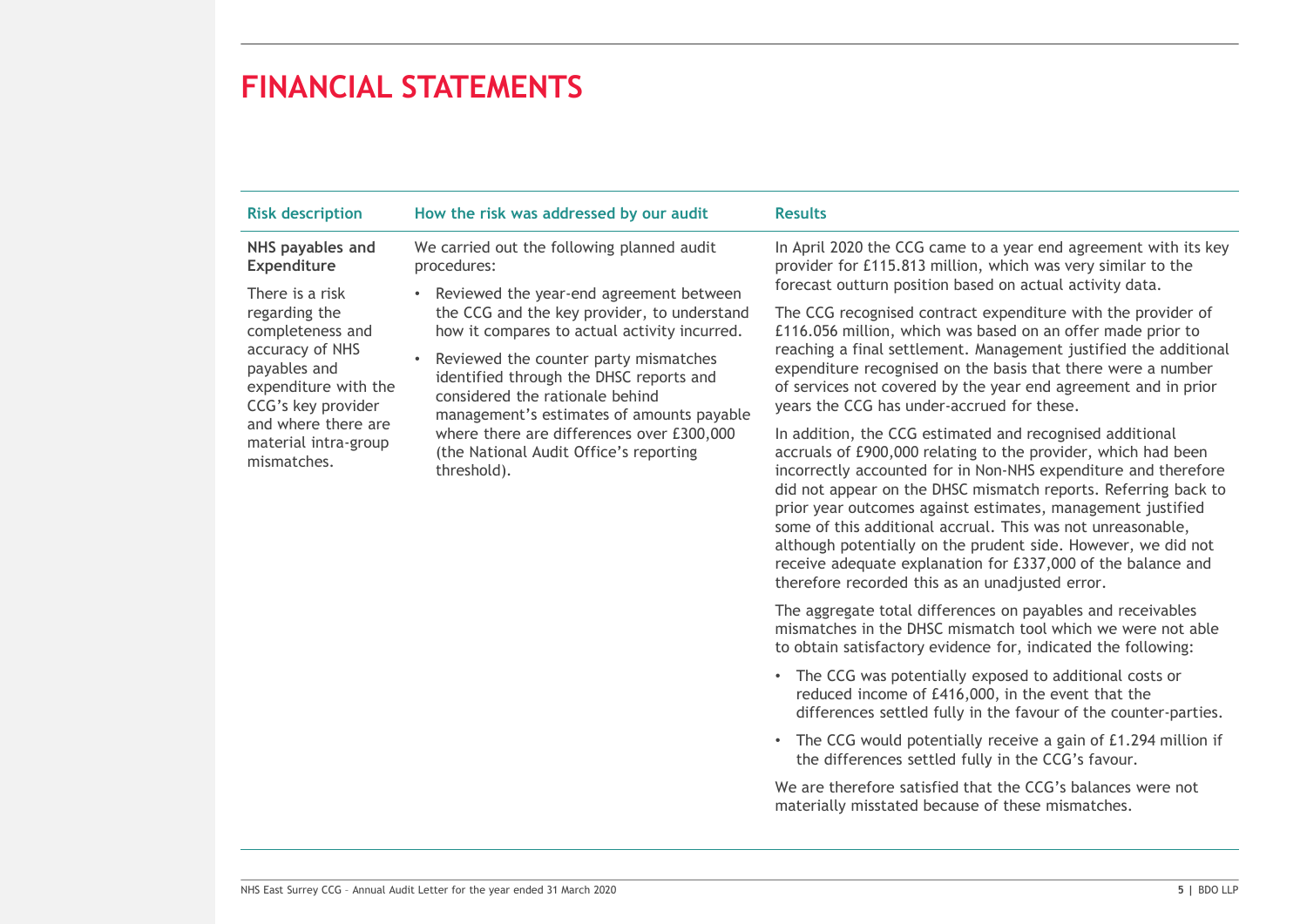| <b>Risk description</b>                                                            | How the risk was addressed by our audit                                                                                                                                                                                              | <b>Results</b>                                                                                                                                                                                                                                                                                                                                                                                                                                         |
|------------------------------------------------------------------------------------|--------------------------------------------------------------------------------------------------------------------------------------------------------------------------------------------------------------------------------------|--------------------------------------------------------------------------------------------------------------------------------------------------------------------------------------------------------------------------------------------------------------------------------------------------------------------------------------------------------------------------------------------------------------------------------------------------------|
| <b>Primary Care</b><br>Commissioning<br>Expenditure<br>There is a risk that        | We carried out the following planned audit<br>procedure:<br>• Substantively tested a sample of different<br>streams of primary care commissioning                                                                                    | Our sample of primary care commissioning transactions did not<br>identify any issues with the accuracy or existence of this<br>expenditure.<br>We reviewed the service auditor report prepared by PwC in                                                                                                                                                                                                                                               |
| primary care<br>commissioning<br>expenditure may not<br>be accurately<br>recorded. | transactions back to supporting<br>documentation (such as GP practice list<br>numbers, rent schedules and superannuation<br>payments on behalf of GPs) to confirm<br>accuracy and existence of expenditure<br>recognised by the CCG. | respect of internal controls of NHS Digital with respect to NHS<br>payments and deductions made through GP payments systems<br>(NHAIS) to providers of GP services in England. The opinion in the<br>service auditor report was qualified by PwC as they identified<br>exceptions in their testing that meant that they were unable to<br>provide reasonable assurance that system change cannot be<br>undertaken unless valid, authorised and tested. |
|                                                                                    |                                                                                                                                                                                                                                      | NHS Digital uses Capita Plc as a subservice organisation to<br>provide select services such as processing and calculating<br>payments. The opinion in the service auditor report was qualified<br>by Mazars in respect of one control objective relating to GP<br>pensions.                                                                                                                                                                            |
|                                                                                    |                                                                                                                                                                                                                                      | Exceptions in controls operated at NHS Digital and Capita did not<br>impact on our audit approach as we identified this as a risk at<br>the planning stage and our substantive testing took account of<br>this increased risk.                                                                                                                                                                                                                         |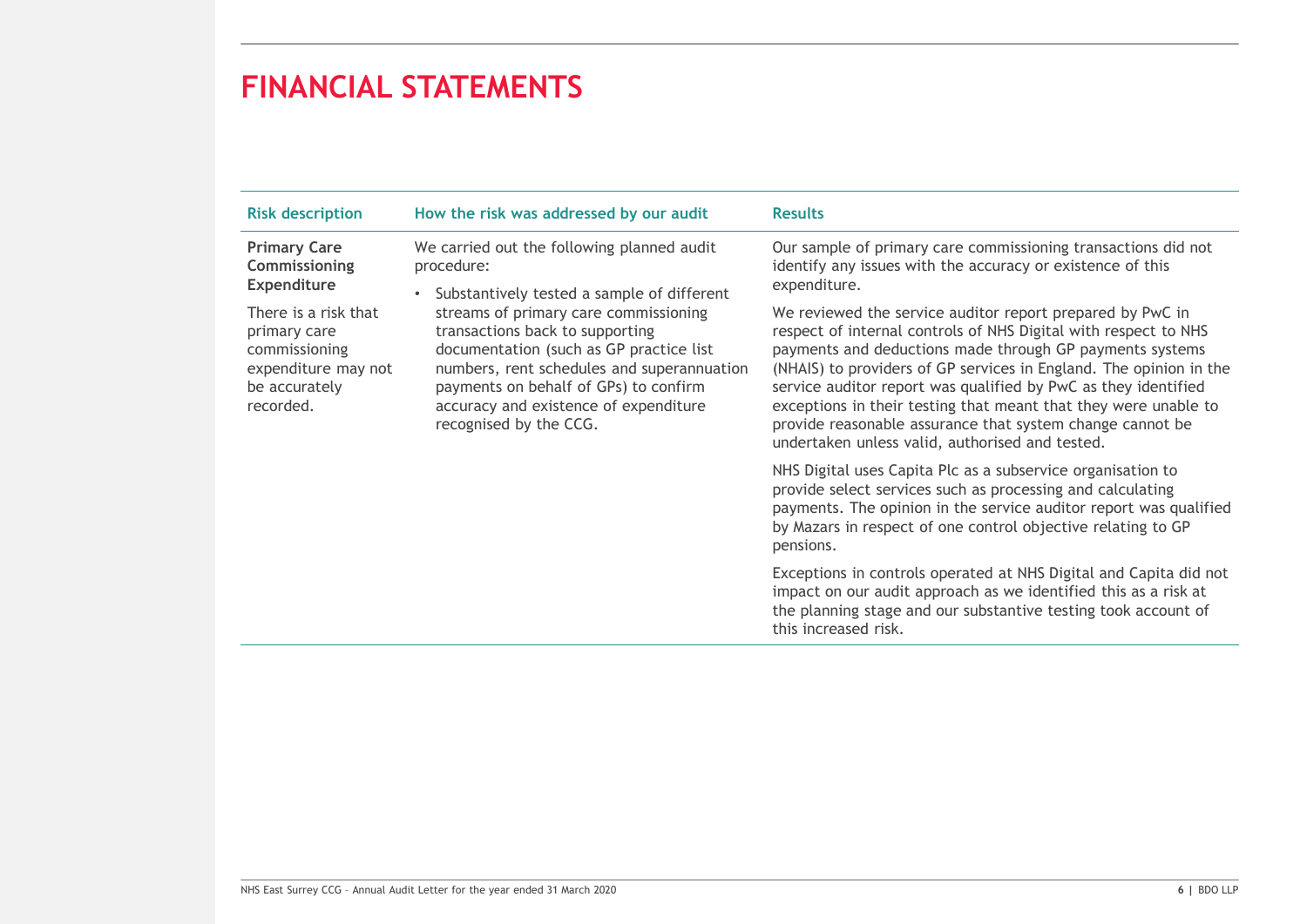|                                                                                                                                                                                                                                                                                                                                                                                                                                                                                    | <b>FINANCIAL STATEMENTS</b>                                                                                                                                                                                                                                                                                                                                                                                                                                                 |                                                                                                                                                                                                                                      |
|------------------------------------------------------------------------------------------------------------------------------------------------------------------------------------------------------------------------------------------------------------------------------------------------------------------------------------------------------------------------------------------------------------------------------------------------------------------------------------|-----------------------------------------------------------------------------------------------------------------------------------------------------------------------------------------------------------------------------------------------------------------------------------------------------------------------------------------------------------------------------------------------------------------------------------------------------------------------------|--------------------------------------------------------------------------------------------------------------------------------------------------------------------------------------------------------------------------------------|
| <b>Risk description</b>                                                                                                                                                                                                                                                                                                                                                                                                                                                            | How the risk was addressed by our audit                                                                                                                                                                                                                                                                                                                                                                                                                                     | <b>Results</b>                                                                                                                                                                                                                       |
| <b>Better Care Fund</b>                                                                                                                                                                                                                                                                                                                                                                                                                                                            | We carried out the following planned audit procedure:                                                                                                                                                                                                                                                                                                                                                                                                                       | There are two schemes within the Better Care Fund                                                                                                                                                                                    |
| • Reviewed management's assessment of the nature and<br>There is a risk of<br>substance of the schemes within the Section 75<br>misclassification<br>agreement, including risk sharing arrangements, to<br>between revenue and<br>determine the appropriate classification of<br>expenditure in the<br>transactions in the CCG's financial statements.<br>Statement of<br>Comprehensive Net<br>Expenditure due to<br>incorrect accounting<br>for Better Care Fund<br>transactions. |                                                                                                                                                                                                                                                                                                                                                                                                                                                                             | agreement with the local authority where the CCG is<br>the lead commissioner:                                                                                                                                                        |
|                                                                                                                                                                                                                                                                                                                                                                                                                                                                                    |                                                                                                                                                                                                                                                                                                                                                                                                                                                                             | Health commissioned services:                                                                                                                                                                                                        |
|                                                                                                                                                                                                                                                                                                                                                                                                                                                                                    | We were informed that the arrangement was no longer<br>operating as a joint operation and that the CCG<br>ultimately had control and was responsible for any<br>overspends. On this basis, we agreed with<br>management's assessment that the CCG was acting as a<br>principal in this arrangement and contributions<br>received from the local authority (£3.899 million in<br>2019/20) had been appropriately accounted for on a<br>gross basis and recognised as income. |                                                                                                                                                                                                                                      |
|                                                                                                                                                                                                                                                                                                                                                                                                                                                                                    |                                                                                                                                                                                                                                                                                                                                                                                                                                                                             | Continuing investment in health and social care<br>schemes:                                                                                                                                                                          |
|                                                                                                                                                                                                                                                                                                                                                                                                                                                                                    | In the Section 75 agreement these arrangements were<br>described as shared risk schemes. Any overspends that<br>arose were to be shared between the CCG and the local<br>authority.                                                                                                                                                                                                                                                                                         |                                                                                                                                                                                                                                      |
|                                                                                                                                                                                                                                                                                                                                                                                                                                                                                    |                                                                                                                                                                                                                                                                                                                                                                                                                                                                             | On this basis, we believe that they were joint<br>operations and contributions from the local authority<br>(£1.167 million in 2019/20) should have been netted off<br>expenditure incurred instead of being recognised as<br>income. |
|                                                                                                                                                                                                                                                                                                                                                                                                                                                                                    |                                                                                                                                                                                                                                                                                                                                                                                                                                                                             | Management amended this in the final financial<br>statements.                                                                                                                                                                        |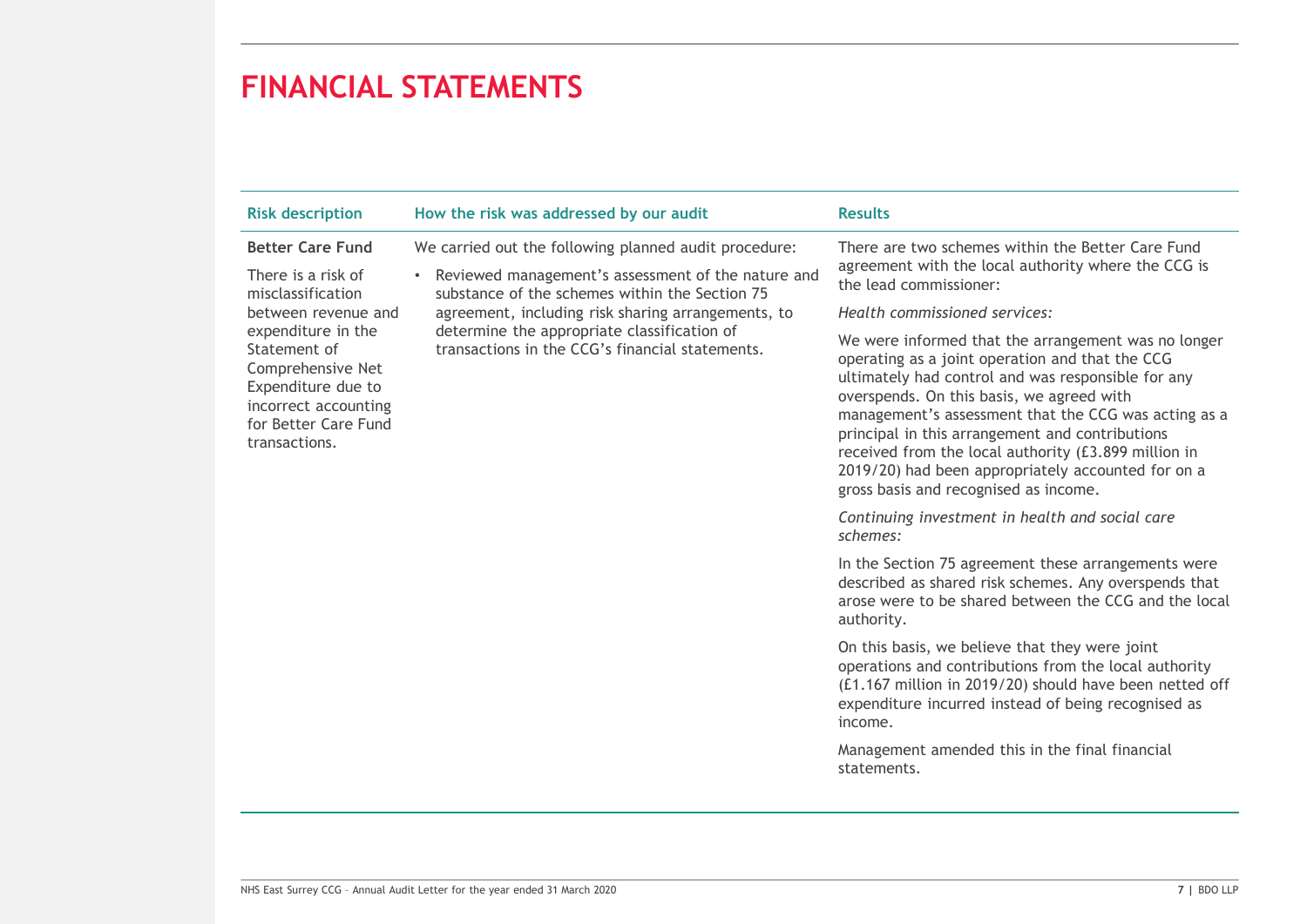| <b>Risk description</b>                                                                                                                                                                                                                                                                                                                                                                   | How the risk was addressed by our audit                                                                                                                                                                                                                           | <b>Results</b>                                                                                                                                                                                                                                                                                                            |
|-------------------------------------------------------------------------------------------------------------------------------------------------------------------------------------------------------------------------------------------------------------------------------------------------------------------------------------------------------------------------------------------|-------------------------------------------------------------------------------------------------------------------------------------------------------------------------------------------------------------------------------------------------------------------|---------------------------------------------------------------------------------------------------------------------------------------------------------------------------------------------------------------------------------------------------------------------------------------------------------------------------|
| <b>Recharges</b>                                                                                                                                                                                                                                                                                                                                                                          | We carried out the following planned audit procedures in                                                                                                                                                                                                          | Sussex Alliance recharges:                                                                                                                                                                                                                                                                                                |
| There is a risk that<br>shared or hosted<br>payroll and non-<br>payroll costs may not<br>be correctly or<br>appropriately                                                                                                                                                                                                                                                                 | respect of the recharges from the Sussex Alliance and<br>from the Surrey Heartlands CCGs:<br>• Obtained an understanding of the joint working,<br>hosting and risk sharing arrangements in place and<br>controls and processes over the recharge<br>arrangements. | The CCG recognised recharged expenditure of £975,000<br>in 2019/20, covering both pay and non-pay costs from<br>the Sussex Alliance CCGs. This was based on 9.43% of<br>the total cost incurred by all eight Sussex Alliance<br>CCGs, which had been correctly calculated based on<br>the CCG's running cost allocations. |
| allocated across the<br>• Reviewed the recharges in the CCG's accounts and the<br>Sussex and Surrey<br>underlying working papers to determine if they were in<br>CCGs.<br>line with any formally agreed policies.<br>Assessed the reasonableness of the allocations<br>between the CCGs, and considered if there was any<br>inappropriate or undue management bias in the<br>allocations. | The working paper provided by the Sussex Alliance<br>indicated a recharge amount of only £99,000 for the<br>CCG, however there was an error in the working paper<br>formulae and we are satisfied that the CCG had                                                |                                                                                                                                                                                                                                                                                                                           |
|                                                                                                                                                                                                                                                                                                                                                                                           | correctly accrued for a higher amount.<br>We noted that all recharges had been incorrectly<br>recognised within Non-NHS payables and this was<br>amended in the final financial statements.                                                                       |                                                                                                                                                                                                                                                                                                                           |
|                                                                                                                                                                                                                                                                                                                                                                                           |                                                                                                                                                                                                                                                                   | Surrey Heartlands recharges:                                                                                                                                                                                                                                                                                              |
|                                                                                                                                                                                                                                                                                                                                                                                           | Recharges between the Surrey Heartlands CCGs had<br>been allocated based on an the proportion of each<br>CCGs' total running cost allocations, with 17% being<br>attributable to the CCG, amounting to £571,000.                                                  |                                                                                                                                                                                                                                                                                                                           |
|                                                                                                                                                                                                                                                                                                                                                                                           |                                                                                                                                                                                                                                                                   | We were satisfied that the allocation calculation was<br>reasonable.                                                                                                                                                                                                                                                      |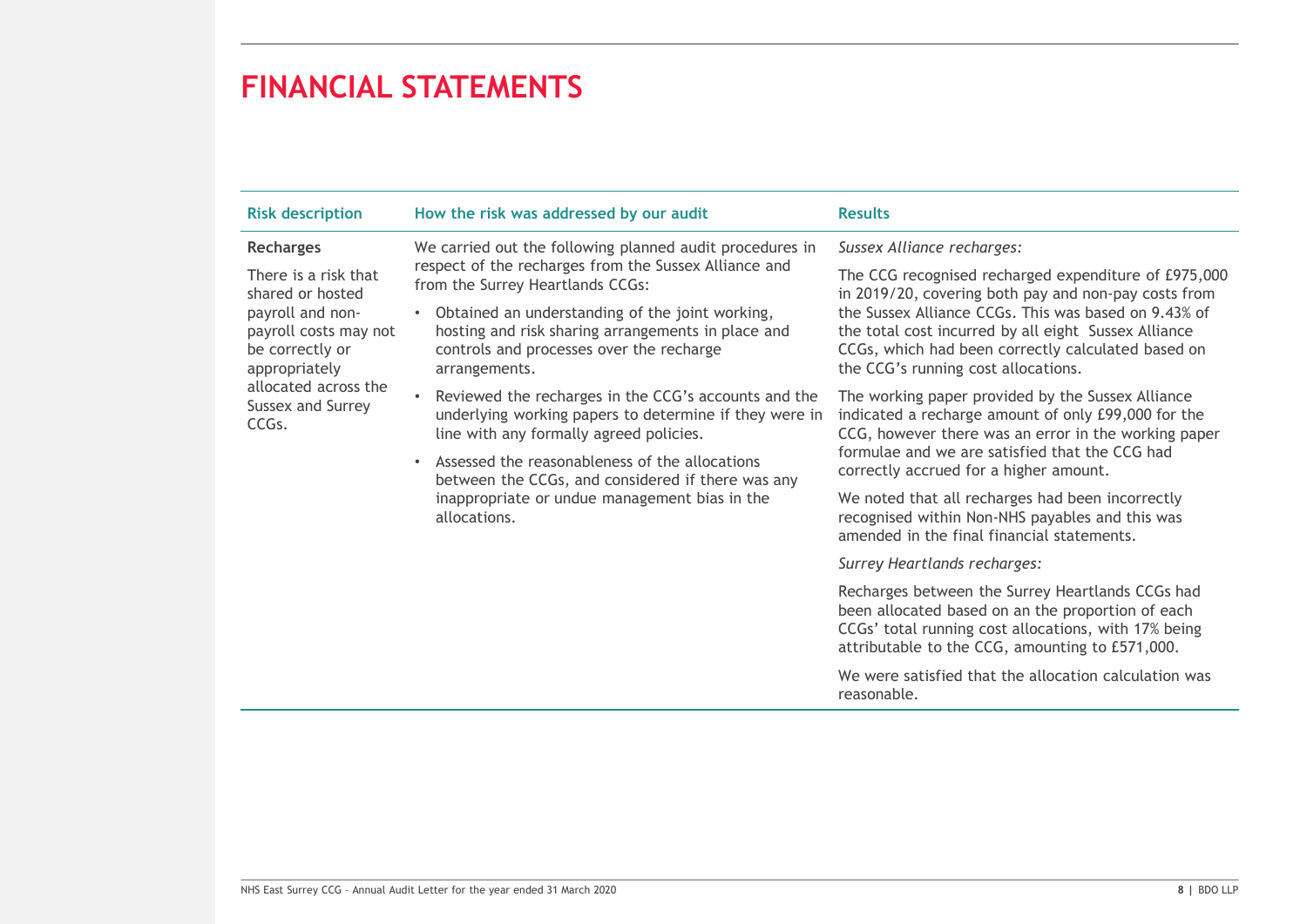|                                                    | <b>FINANCIAL STATEMENTS</b>                                                                                                                             |                                                                                                                            |
|----------------------------------------------------|---------------------------------------------------------------------------------------------------------------------------------------------------------|----------------------------------------------------------------------------------------------------------------------------|
| <b>Risk description</b><br><b>Remuneration and</b> | How the risk was addressed by our audit<br>We carried out the following planned audit procedures:<br>• Reviewed the disclosures in the Remuneration and | <b>Results</b><br>Our audit work on the Remuneration and staff Report<br>identified a number of errors in presentation and |
| staff report                                       |                                                                                                                                                         | amounts reported for senior management remuneration                                                                        |
| There is a risk<br>regarding the                   | Staff Report to check that they complied with<br>guidance from DHSC and NHS Pensions.                                                                   | of pension benefits.                                                                                                       |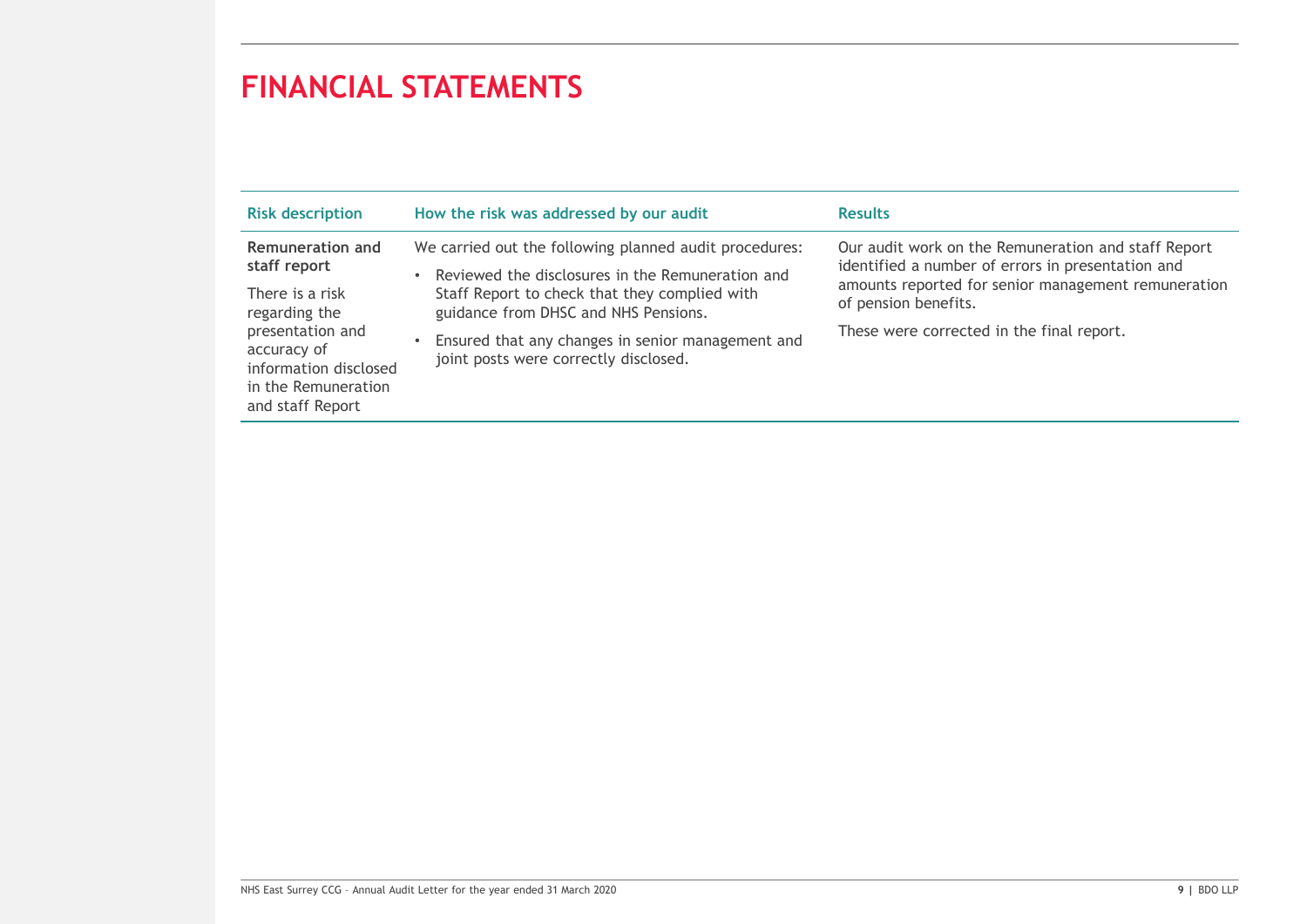# USE OF RESOURCES

# Audit conclusion

| <b>USE OF RESOURCES</b>                                                                                                                                                                                                                                                            |                                                                                                                                                                                                                      |                                                                                                                                                                                                                                                                                                                                                                                     |
|------------------------------------------------------------------------------------------------------------------------------------------------------------------------------------------------------------------------------------------------------------------------------------|----------------------------------------------------------------------------------------------------------------------------------------------------------------------------------------------------------------------|-------------------------------------------------------------------------------------------------------------------------------------------------------------------------------------------------------------------------------------------------------------------------------------------------------------------------------------------------------------------------------------|
| <b>Audit conclusion</b>                                                                                                                                                                                                                                                            |                                                                                                                                                                                                                      |                                                                                                                                                                                                                                                                                                                                                                                     |
|                                                                                                                                                                                                                                                                                    | support the sustainable delivery of strategic priorities and maintain statutory functions.                                                                                                                           | We issued an adverse use of resources conclusion, referring to the weaknesses in proper arrangements for financial sustainability.<br>This means that we consider that we consider that there were significant weaknesses in arrangements for planning finances effectively to                                                                                                      |
|                                                                                                                                                                                                                                                                                    | We set out below the risks that had the greatest effect on our audit strategy.                                                                                                                                       |                                                                                                                                                                                                                                                                                                                                                                                     |
| <b>Risk description</b>                                                                                                                                                                                                                                                            | How the risk was addressed by our audit                                                                                                                                                                              | <b>Results</b>                                                                                                                                                                                                                                                                                                                                                                      |
| Sustainable finances<br>The CCG is reported a<br>£38 million deficit,                                                                                                                                                                                                              | We carried out the following planned audit<br>procedures:<br>• Reviewed the CCG's budget setting and                                                                                                                 | The CCG started 2019/20 with a financial plan to achieve a<br>deficit of £22.1 million. This exceeded the control total deficit<br>of £13.1 million set by NHS England.                                                                                                                                                                                                             |
| budget monitoring arrangements, including<br>against a control<br>total of £13 million.<br>monitoring and delivery of its QIPP<br>programme.<br>Reviewed the actions taken and progress<br>made in addressing actions required under<br>the legal directions and special measures. | At month 5 management was already expecting a final outturn<br>between £33.0 million and £35.4 million deficit and revised the<br>forecast outturn. The overspend against the original budget was<br>largely due to: |                                                                                                                                                                                                                                                                                                                                                                                     |
|                                                                                                                                                                                                                                                                                    | • £11.9 million overspend on general and acute services                                                                                                                                                              |                                                                                                                                                                                                                                                                                                                                                                                     |
|                                                                                                                                                                                                                                                                                    | • £1.1 million overspend on continuing healthcare due to the<br>CCG taking on a portion of the lead CCG's overspend.                                                                                                 |                                                                                                                                                                                                                                                                                                                                                                                     |
|                                                                                                                                                                                                                                                                                    |                                                                                                                                                                                                                      | • £1.2 million overspend on primary care.                                                                                                                                                                                                                                                                                                                                           |
|                                                                                                                                                                                                                                                                                    |                                                                                                                                                                                                                      | NHS England's legal directions over the CCG in respect of<br>financial planning were lifted on 27 February 2020. This was on<br>the basis that the CCG, under new management and together<br>with its Surrey Heartlands partners, had created a recovery<br>board to develop and deliver a financial recovery strategy and<br>plan for the new Surrey Heartlands CCG going forward. |
|                                                                                                                                                                                                                                                                                    |                                                                                                                                                                                                                      | Although there was evidence of transparent financial reporting<br>and a clear understanding of key risks at the budget setting stage<br>and throughout the year, there were inadequate arrangements in<br>place to mitigate against overspends and deliver QIPP savings. As<br>a result, the CCG's underlying deficit position deteriorated<br>significantly from the prior year.   |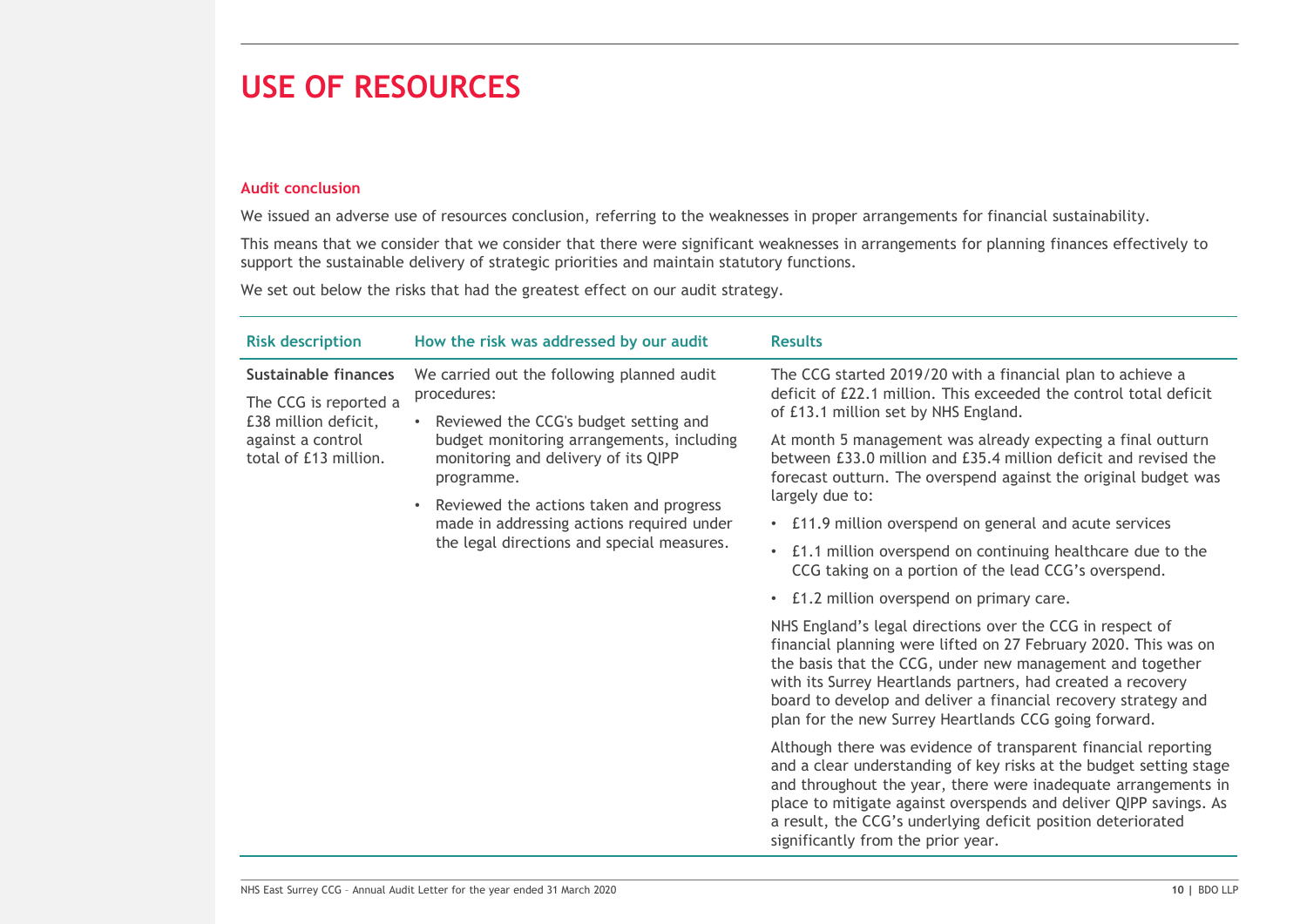# REPORTS ISSUED AND FEES

# Fees summary

| <b>REPORTS ISSUED AND FEES</b>                          |                                         |        |                                                   |                                                                                                                                                                                    |
|---------------------------------------------------------|-----------------------------------------|--------|---------------------------------------------------|------------------------------------------------------------------------------------------------------------------------------------------------------------------------------------|
|                                                         |                                         |        |                                                   |                                                                                                                                                                                    |
| <b>Fees summary</b>                                     |                                         |        |                                                   |                                                                                                                                                                                    |
|                                                         | 2019/20                                 |        | 2018/19                                           | The original planned fee for 2019/20 was                                                                                                                                           |
|                                                         |                                         | £      | £                                                 | £45,000. This increased from the prior year<br>as a result of the additional audit costs we                                                                                        |
| <b>Audit fee</b>                                        |                                         |        |                                                   | expected to be incur following the CCG's                                                                                                                                           |
| CCG financial statements and use of resources           |                                         | 70,000 | 33,000                                            | transition into Surrey Heartlands during the<br>year. In addition, the CCG took on primary                                                                                         |
| Non-audit assurance services                            |                                         |        |                                                   | care co-commissioning responsibilities in<br>2019/20 and therefore we were required to                                                                                             |
| Fees for audit related services                         |                                         |        |                                                   | audit this expenditure.                                                                                                                                                            |
| Assurance review over mental health investment standard |                                         |        | 8,500                                             | The audit took longer than originally<br>anticipated due to delays in receipt of                                                                                                   |
| <b>Total fees</b>                                       |                                         | 70,000 | 41,500                                            | information from the Sussex Alliance and                                                                                                                                           |
| <b>Communication</b>                                    |                                         |        |                                                   | the number of issues identified in our audit<br>of payable accruals, non-NHS expenditure<br>and the Remuneration and staff report. We<br>therefore incurred significant additional |
| <b>Reports</b>                                          | <b>Date</b>                             |        | To whom                                           | costs and agreed a further fee increase,                                                                                                                                           |
| Audit Planning Report                                   | February 2020                           |        | Audit Committee                                   | resulting in a total audit fee of £70,000.                                                                                                                                         |
| Section 30 referral                                     | March 2020                              |        | Management and<br><b>Audit Committee</b><br>Chair |                                                                                                                                                                                    |
| Audit completion report                                 | Interim report to Committee<br>May 2020 |        | <b>Audit Committee</b>                            |                                                                                                                                                                                    |

### **Communication**

| Non-audit assurance services                                               |                                         |                                                   | 2019/20 and therefore we were required to                                                                                          |
|----------------------------------------------------------------------------|-----------------------------------------|---------------------------------------------------|------------------------------------------------------------------------------------------------------------------------------------|
| Fees for audit related services                                            |                                         |                                                   | audit this expenditure.                                                                                                            |
| Assurance review over mental health investment standard                    |                                         | 8,500                                             | The audit took longer than originally<br>anticipated due to delays in receipt of                                                   |
| <b>Total fees</b>                                                          |                                         | 70,000<br>41,500                                  | information from the Sussex Alliance and<br>the number of issues identified in our audit                                           |
| <b>Communication</b>                                                       |                                         |                                                   | of payable accruals, non-NHS expenditure<br>and the Remuneration and staff report. We<br>therefore incurred significant additional |
| <b>Reports</b>                                                             | <b>Date</b>                             | To whom                                           | costs and agreed a further fee increase,                                                                                           |
| Audit Planning Report                                                      | February 2020                           | Audit Committee                                   | resulting in a total audit fee of £70,000.                                                                                         |
| Section 30 referral                                                        | March 2020                              | Management and<br><b>Audit Committee</b><br>Chair |                                                                                                                                    |
| Audit completion report                                                    | Interim report to Committee<br>May 2020 | Audit Committee                                   |                                                                                                                                    |
|                                                                            | Final version June 2020                 |                                                   |                                                                                                                                    |
| Annual Audit Letter                                                        | (This report) September 2020            | <b>Audit Committee</b>                            |                                                                                                                                    |
|                                                                            |                                         |                                                   |                                                                                                                                    |
|                                                                            |                                         |                                                   |                                                                                                                                    |
|                                                                            |                                         |                                                   |                                                                                                                                    |
| NHS East Surrey CCG - Annual Audit Letter for the year ended 31 March 2020 |                                         |                                                   | 11   BDO LLP                                                                                                                       |
|                                                                            |                                         |                                                   |                                                                                                                                    |